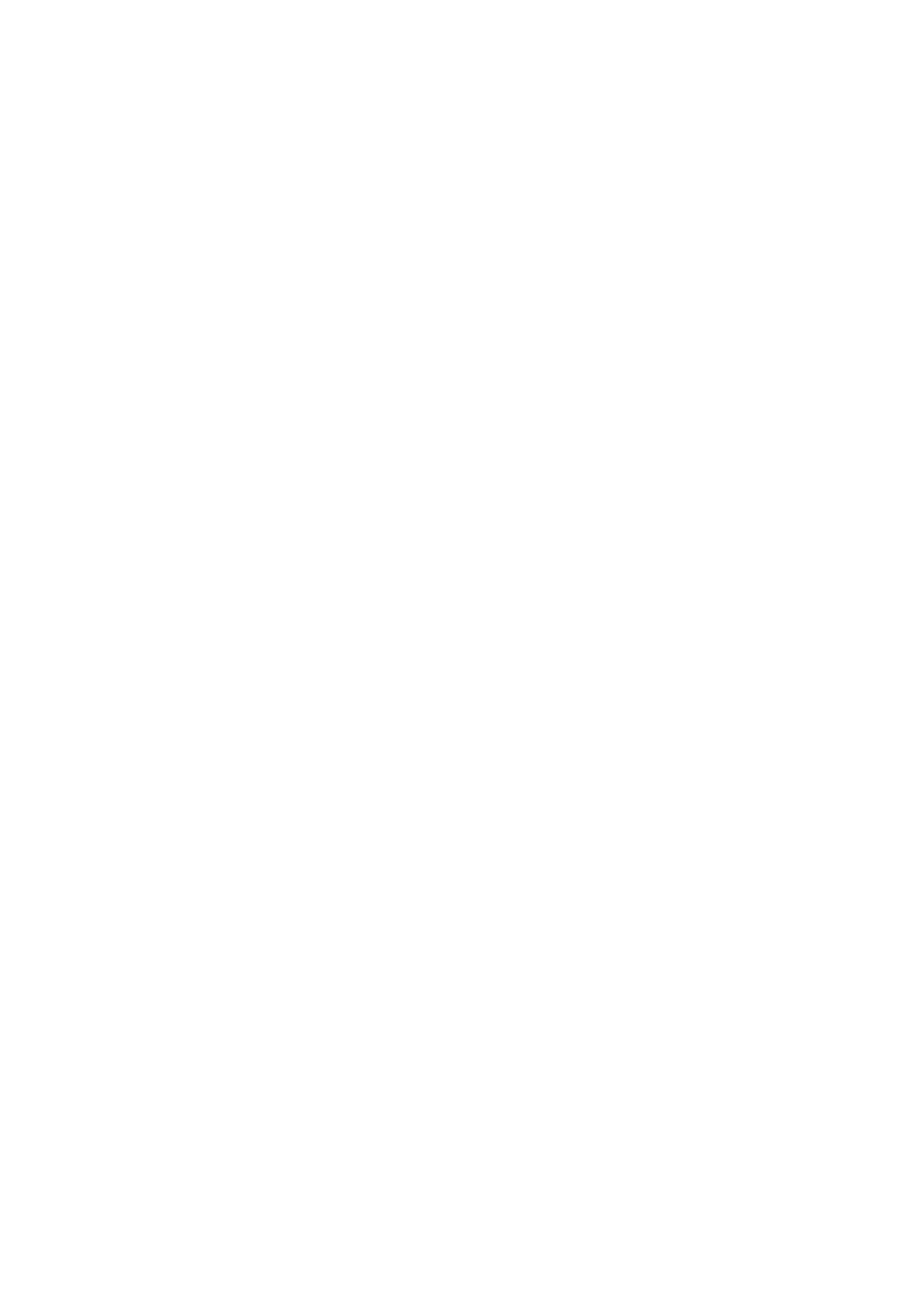# **Gyrokinetic simulations of impurity, He ash and** α **particle transport and consequences on ITER transport modelling**

 $C.$  **Angioni**<sup>1</sup>, A.G. Peeters<sup>2</sup>, G.V. Pereverzev<sup>1</sup>,

A. Bottino<sup>1</sup>, J. Candy<sup>3</sup>, R. Dux<sup>1</sup>, E. Fable<sup>4</sup>, T. Hein<sup>1</sup>, R.E. Waltz<sup>3</sup>

 $1$  Max-Planck-Institut für Plasmaphysik, EURATOM Association, D-85748 Garching, Germany

<sup>2</sup> Center for Fusion, Space and Astrophysics, Physics department, University of Warwick, CV4 7AL, Coventry UK

<sup>3</sup> General Atomics, San Diego, California 92121

<sup>4</sup> Centre de Recherches en Physique des Plasmas, Association Euratom–Confédération Suisse, EPFL, 1015 Lausanne, Switzerland

e-mail: Clemente.Angioni@ipp.mpg.de

**Abstract** This contribution presents theoretical results on the transport of light and heavy impurities, as well as of energetic  $\alpha$  particles, produced by the background electrostatic plasma turbulence. Linear and nonlinear simulations with three gyrokinetic codes, GS2, GYRO, and the recently developed GKW, are performed in concert with analytical derivations, in order to elucidate the basic transport mechanisms of impurities and energetic  $\alpha$  particles. The relevance of these theoretical results in the transport modelling of the ITER standard scenario is assessed by means of ASTRA simulations, in which the transport of minority species like  $\alpha$  particles and He ash is described by means of formulae which fit the gyrokinetic results.

### **1. Introduction**

The study of turbulent transport in tokamak plasmas has been mainly dedicated to the behaviour of heat and particles of electron and main ion species. The behaviour of these main species in normal L–mode and H–mode operation in tokamaks has reached a rather satisfactory level of understanding. This gives some confidence to the predictions of the ITER standard scenario for these plasma species. On the other hand, the behaviour of minority species, like He ash, light and heavy impurities, has received a more limited amount of consideration, although it can have strong impact on the plasma performance, the plasma control and stability.

In this contribution, we present gyrokinetic calculations of impurity transport produced by electrostatic turbulence, mainly connected with ion temperature gradient (ITG) and trapped electron modes (TEM), with particular interest to conditions as those predicted for the ITER standard scenario. In addition, we consider also the transport of energetic  $\alpha$  particles produced by the background plasma electrostatic turbulence, in order to establish whether it has to be included in ITER transport modelling or can be neglected.

To this purpose, three gyrokinetic codes, GKW [1], GS2 [2,3] and GYRO [4,5] have been used, in combination with the transport code ASTRA [6]. The latter has been applied for ITER standard scenario transport simulations with the inclusion of the GLF23 transport model [7].

In the next section, general properties of the transport of minority species are identified and expressed in a form easily applicable in transport modelling. In Section 3, linear and nonlinear gyrokinetic simulations of impurity transport are presented. In particular, the experimentally relevant problem of the direction of the impurity convection as a function of the ratio of the electron to ion heat flux and the transport of He ash in H-mode plasma conditions like those predicted for the ITER standard scenario are investigated. Section 4 is dedicated to the study of the transport of energetic  $\alpha$  particles. Finally, in Section 5 the relevance of the results presented in the previous Sections in view of ITER transport modelling is discussed.

### **2. Gyrokinetic description of the transport of minority species**

Our study starts from the observation that even within a nonlinear gyrokinetic model, the gyrokinetic equation as such is obviously linear in the distribution function, as any kinetic equation. The nonlinearity in the gyrokinetic model is introduced by the relationships between the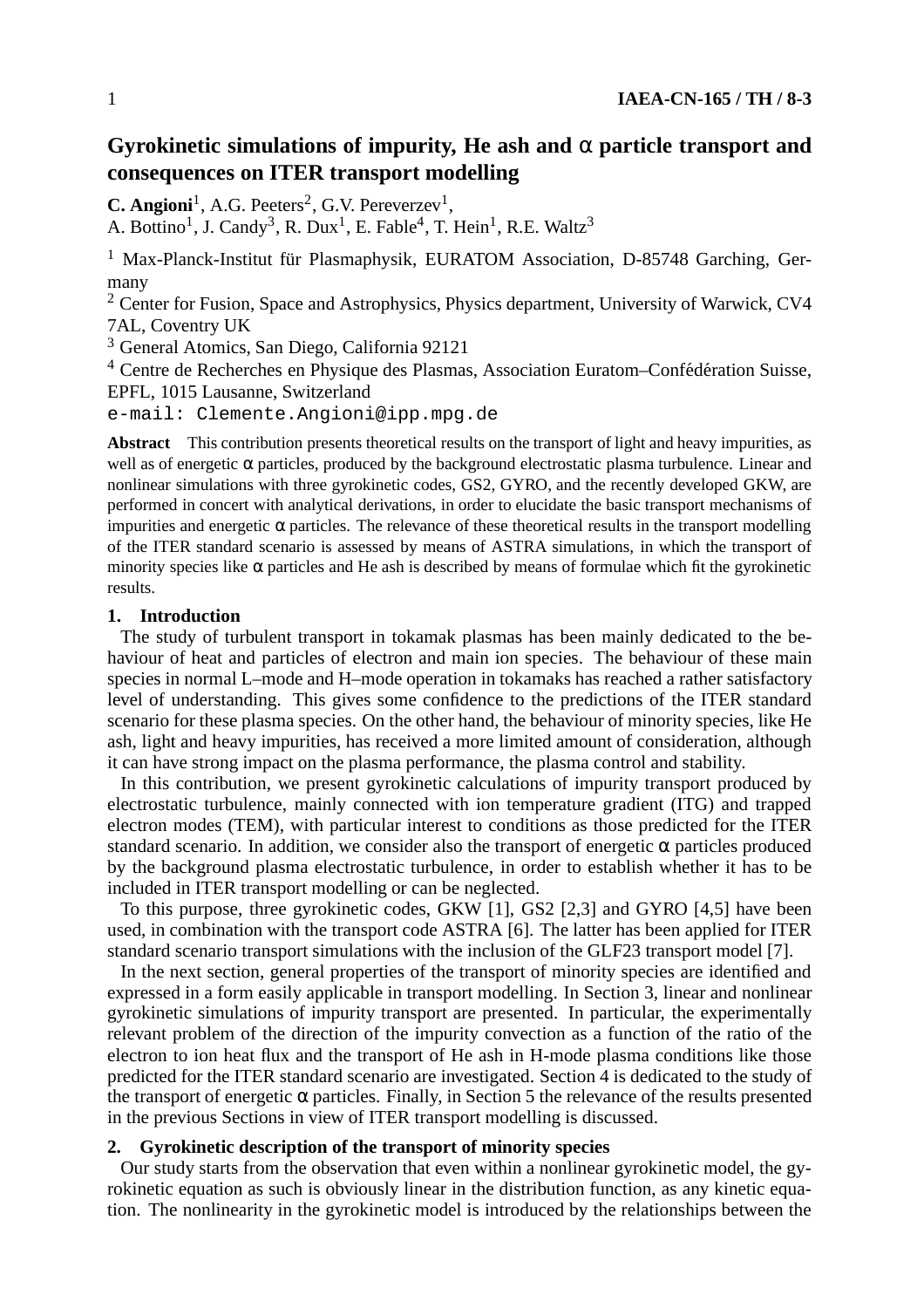

Figure 1: Nonlinear GYRO He flux for different values of the He density (a & b) and temperature (c) logarithmic gradients, as a function of time (a) (restarts are made at 1000 in which the gradients are changed), and as a function of the corresponding gradients ( $\alpha$  ).

potentials and the charge and current distributions in the Poisson and Ampère equations. Within a δ*f* description, in which the distribution function  $f_{\sigma}$  of the particle species  $\sigma$ , with charge  $Z_{\sigma}$ , is given by the sum  $f_{\sigma} = \delta f_{\sigma} + F_{0\sigma}$ , the nonlinear gyrokinetic equation for electrostatic fluctuations can be written in the form

$$
\frac{\partial h_{\sigma}}{\partial t} + \mathbf{v}_{gc\sigma} \cdot \nabla h_{\sigma} + \tilde{\mathbf{v}}_{E} \cdot \nabla h_{\sigma} = \mathbf{v}_{gc\sigma} \cdot \nabla \left( Z_{\sigma} e \frac{\partial F_{0\sigma}}{\partial E} \bar{\phi} \right) - \tilde{\mathbf{v}}_{E} \cdot \nabla F_{0\sigma},\tag{1}
$$

where the auxiliary perturbed distribution function  $h_{\sigma}$  is defined as  $h_{\sigma} = \delta f_{\sigma}$  $Z_{\sigma}e(\partial F_{0\sigma}/\partial E)(\bar{\phi}-\phi)$ , and the symbol  $\bar{\phi}$  denotes the gyroaverage of the fluctuating electrostatic potential φ. In Eq. (1),  $\mathbf{v}_{gc\sigma} = \mathbf{v}_{\parallel} + \mathbf{v}_{d\sigma}$ , where  $\mathbf{v}_{d\sigma}$  is the combination of the curvature and  $∇B$  drifts, while  $\tilde{v}_E$  is the ExB drift generated by the fluctuating electrostatic potential. The equilibrium distribution function  $F_{0\sigma}$  is generally assumed to be a Maxwellian. In Section 3, the case of an unperturbed slowing down distribution function will be considered for the specific application to the problem of energetic particle transport.

In the case that the particle species  $\sigma$  is present in the plasma in a sufficiently small concentration that its contribution to the Poisson equation can be considered negligible, then particles of species  $\sigma$  behave like passive tracers in the plasma and in this case Eq. (1) is a linear equation for  $h_σ$  since  $φ$ , and therefore  $\tilde{v}_E$ , are independent of  $h_σ$ .

We consider now the case of an unperturbed Maxwellian distribution, and we develop the gradients in the RHS of the equation. Calling  $GK(h_{\sigma})$  the gyrokinetic operator at the LHS, we obtain,

$$
GK(h_{\sigma}) = -\mathbf{v}_{gc\sigma} \cdot \nabla \left(\frac{Z_{\sigma}e}{T_{\sigma}}F_{0\sigma}\bar{\phi}\right) + \tilde{\mathbf{v}}_E \cdot \frac{F_{0\sigma}}{R} \left[\frac{R}{L_{n\sigma}} + \left(\frac{E}{T_{\sigma}} - \frac{3}{2}\right)\frac{R}{L_{T\sigma}}\right],
$$
(2)

where we have introduced the normalised logarithmic (radial) gradient of the equilibrium density  $n_{\sigma}$  and temperature  $T_{\sigma}$  of species  $\sigma$ , defined as  $R/L_{n\sigma} = -R\nabla n_{\sigma}/n_{\sigma}$  and  $R/L_{T\sigma} =$  $-R\nabla T_{\sigma}/T_{\sigma}$ , and where the normalisation constant *R* is the major radius. Within a local description, these gradients are constant numbers in the equation. Since the operator *GK* is linear, the above equation can be solved formally as follows

$$
h_{\sigma} = -G K^{-1} \left[ \mathbf{v}_{g c \sigma} \cdot \nabla \left( \frac{Z_{\sigma} e}{T_{\sigma}} F_{0 \sigma} \bar{\phi} \right) \right] + G K^{-1} \left[ \tilde{\mathbf{v}}_{E} \cdot \frac{F_{0 \sigma}}{R} \right] \frac{R}{L_{n \sigma}} + G K^{-1} \left[ \left( \frac{E}{T_{\sigma}} - \frac{3}{2} \right) \tilde{\mathbf{v}}_{E} \cdot \frac{F_{0 \sigma}}{R} \right] \frac{R}{L_{T \sigma}}.
$$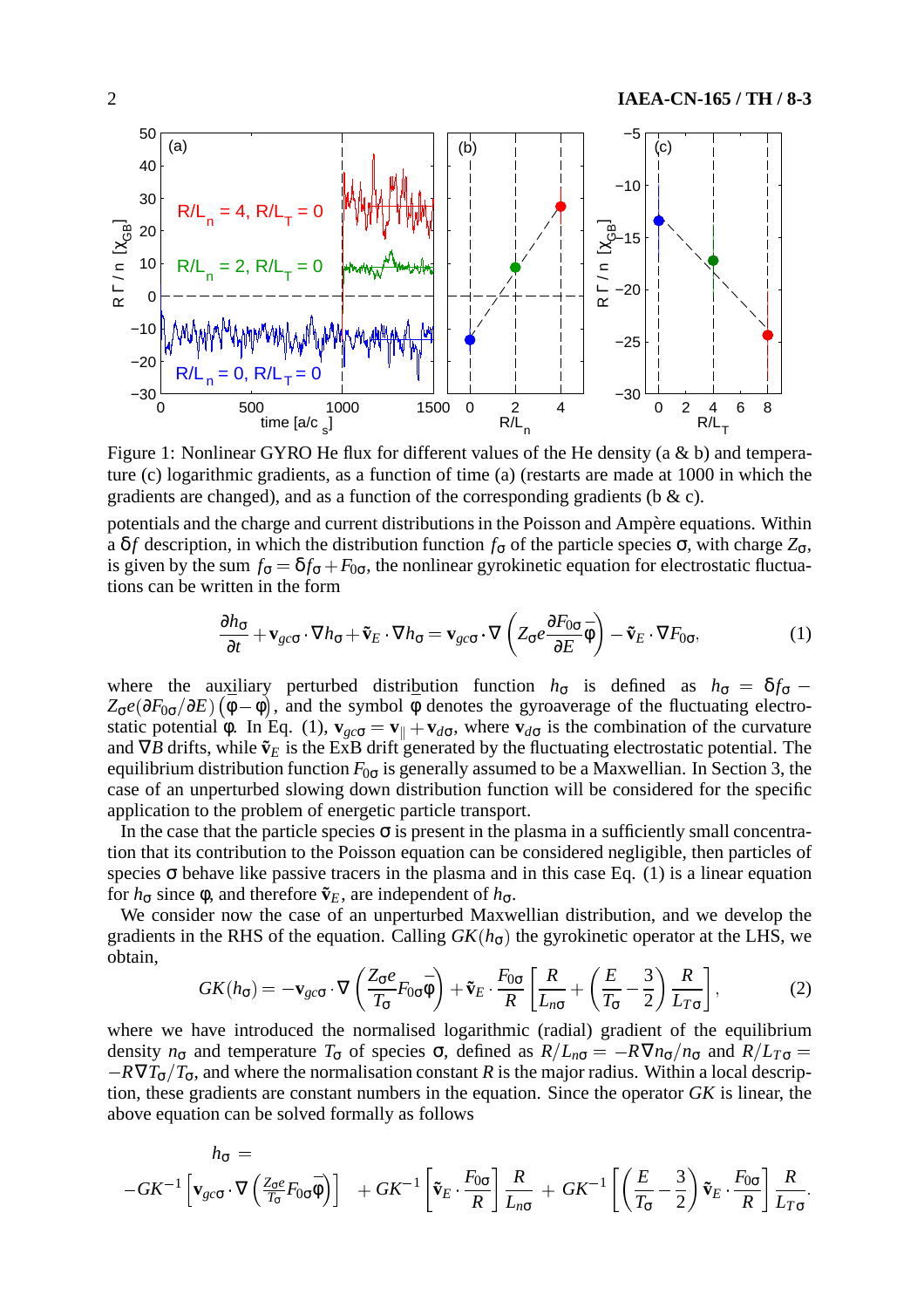Hence, in the case the charge concentration of species  $\sigma$  is small enough, the perturbed distribution function  $h_{\sigma}$  can be expressed by a functional form which is offset linear in the logarithmic gradients

$$
h_{\sigma} = A_{\sigma} \frac{R}{L_{n\sigma}} + B_{\sigma} \frac{R}{L_{T\sigma}} + C_{\sigma},
$$
\n(3)

where the functions  $A_{\sigma}$ ,  $B_{\sigma}$  and  $C_{\sigma}$  are independent of the gradients  $R/L_{n\sigma}$  and  $R/L_{T\sigma}$ , but depend on the mass, charge and temperature of the species  $\sigma$ , as well as on the background plasma parameters of main ions and electrons. It is straightforward to show that such a linear functional form of the perturbed distribution function  $h_{\sigma}$  implies a linear dependence of the particle and heat fluxes of species  $\sigma$  on the logarithmic gradients  $R/L_{n\sigma}$  and  $R/L_{T\sigma}$  of the same particle species.

In conclusion, in the most general sense, within a local description, the  $\delta f$  gyrokinetic equation implies that the flux of particles of a particle species  $\sigma$  which is present in small charge concentration has the form

$$
\frac{R\Gamma_{\sigma}}{n_{\sigma}} = D_{\sigma} \frac{R}{L_{n\sigma}} + D_{T\sigma} \frac{R}{L_{T\sigma}} + RV_{p\sigma}.
$$
\n(4)

The coefficients  $D_{\sigma}$ ,  $D_{T\sigma}$  and  $RV_{p\sigma}$ , which are appropriate flux surface averages of velocity integrals of the functions  $A_{\sigma}$ ,  $B_{\sigma}$ ,  $C_{\sigma}$  introduced in Eq. (3), have the natural physical interpretation of diffusivity, thermo–diffusivity and pure convection velocity. Eq. (4) provides the most general form of the transport of an impurity, derived from the basic kinetic equation, and perfectly suited to be applied in transport modelling. We introduce the thermodiffusion coefficient  $C_{T\sigma} = D_{T\sigma}/D_{\sigma}$  and convection coefficient  $C_{p\sigma} = RV_{p\sigma}/D_{T\sigma}$ . In stationary conditions, in the absence of sources, namely for  $\Gamma_{\sigma} = 0$ , and in conditions of relatively negligible neoclassical transport, then the logarithmic impurity density gradient produced by the turbulent transport is given by

$$
\frac{R}{L_{n\sigma}} = C_{p\sigma} + C_{T\sigma} \frac{R}{L_{T\sigma}},\tag{5}
$$

where, for thermal ionic species  $RL_{T\sigma} = RL_{Ti}$ , where '*i*' stands for the main ion species.

Fig. 1 shows a numerical demonstration of the linear dependence of the particle flux as a function of the logarithmic density and temperature gradients from a set of nonlinear GYRO simulations in which the flux of He in very small charge concentration, namely  $3 \times 10^{-4}$ , has been computed for three different values of the logarithmic density and temperature gradients.

## **3. Gyrokinetic calculations of impurity transport**

Previous studies [8–13] have already identified the main physical mechanisms which are responsible for the different contributions to the total impurity flux. We briefly recall here some basic features [11]. The diffusion coefficient is mainly dominated by the ExB advection and becomes independent of the impurity charge with increasing charge. The thermodiffusion contribution is originated by the coupling between temperature and density fluctuations due to the presence of the curvature and  $\nabla B$  drifts. As a consequence, the thermodiffusion coefficient  $C_T$ decreases with increasing charge and its contribution is usually negligible for heavy impurities. The pure convection term arises from the combination of different mechanisms, both independent of the charge, arising from the compression of the ExB drift, as well as decreasing with charge, due to the curvature and ∇*B* drifts. In addition, parallel dynamics adds a term dependent on  $Z/A$ , where A is the mass of the impurity, which is practically constant for fully ionised impurities, but decreases for very heavy impurities due to incomplete ionisation.

For tokamak operation, conditions in which the total impurity convection is directed outwards are particularly interesting, since they allow the avoidance of central accumulation, with hollow impurity density profiles in the experimental condition of absence of core impurity sources. In addition, in burning plasmas, the magnitude of the He diffusivity governs the impact of the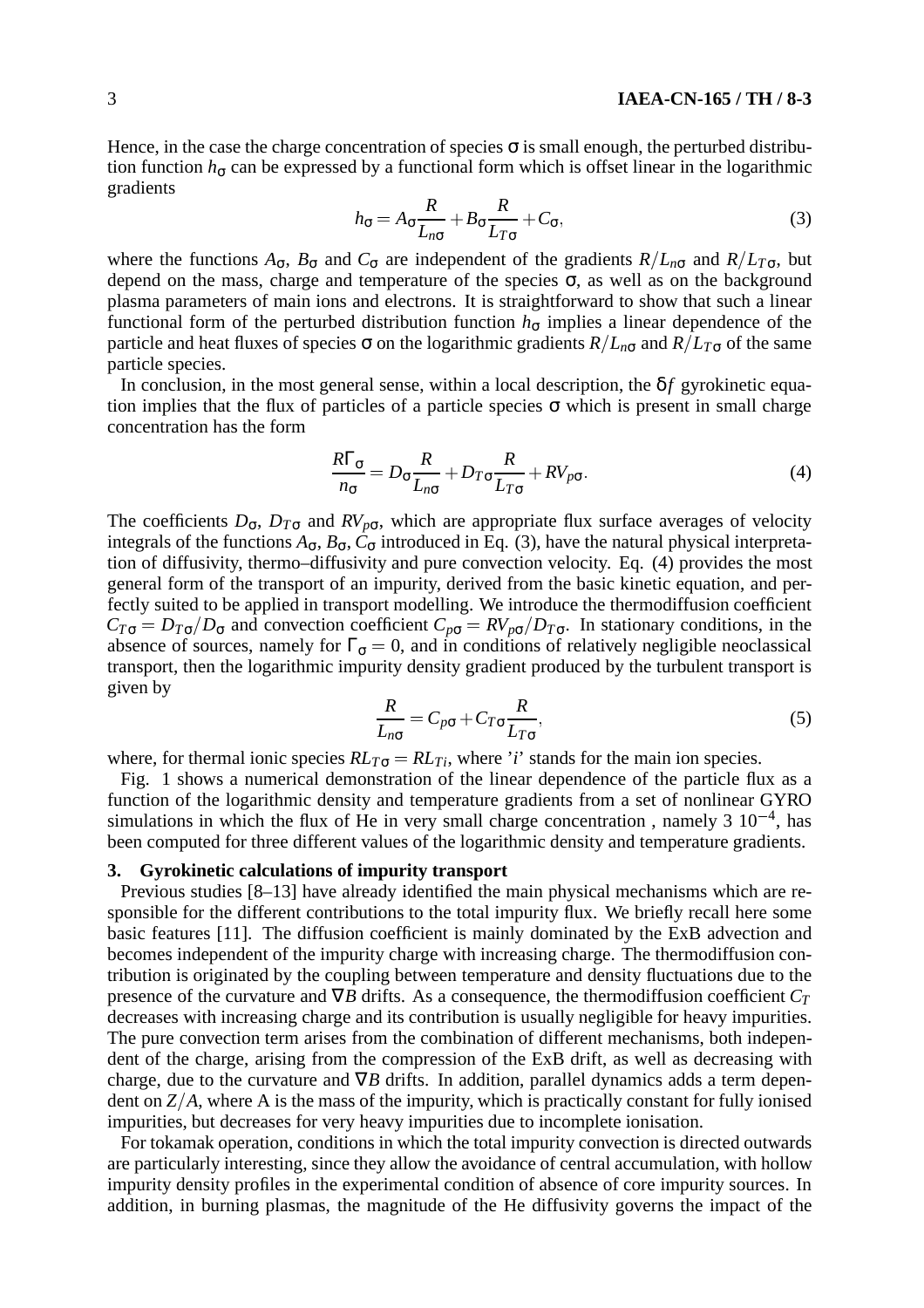central He source due to the slowing down of fusion  $\alpha$  particles on the He density profile and therefore on central fuel dilution.

Here, we focus on these two aspects of impurity transport, with both linear and nonlinear gyrokinetic simulations. Recent analytical and numerical works based on linear gyrokinetic simulations [11,14] have shown that, due to the contribution due to

the parallel dynamics, the pure convection term can reverse direction from inward to outwards for modes propagating in the electron direction. In particular it was found that such a convective mechanism could explain the observed reversal of Si convection measured in AUG in the presence of strong central electron heating [14]. Here, a set of nonlinear flux tube simulations with GYRO are performed in order to assess whether the effect of the reversal of the impurity convection is still at play in nonlinear simulations and at which ratio of the electron to the ion heat flux, pure convection of impurities reverses direction from inward to outward. To this purpose, in these simulations the ratio between ion and electron heat flux has been varied by appropriate variations of the driving gradients. The simulations are electrostatic and collisionless (this does not have big effect on the impurity transport behaviour), with the following pa-



Figure 2: Impurity transport pure convection coefficient  $C_p$  as a function of the impurity charge for three different ratios of the electron to ion heat flux, as obtained in GYRO nonlinear gyrokinetic simulations.

rameters, box size  $L_x \simeq 80 \rho_s$ ,  $L_y \simeq 120 \rho_s$ , with 160 grid points in the radial direction and 16 toroidal modes, up to  $k_{\theta} \rho_s = 0.84$ . The simulation plasma parameters which are kept fixed are  $T_e = 2T_i$ ,  $q = 1.4$ ,  $s = 0.8$ ,  $r/R = 0.16$ , while the ion and electron temperature gradients are varied in such a way to keep reasonably constant the total heat flux and change the ratio of the electron to the ion heat flux  $(T_e > T_i)$  is chosen to keep small the contribution from high toroidal mode numbers in simulations with strong electron temperature gradients). Fig. 2 shows the results of these simulations for 4 fully ionised impurities, He, C, Si and Ni. The coefficient  $C_p$  is plotted as a function of the charge of the impurity. The impurity convection is directed inward in the case of the simulation in which  $Q_e/Q_i = 0.45$  ( $R/L_{Te} = R/L_{Ti} = 9$ ), as well as in the case of the simulation with  $Q_e/Q_i = 1.00$  ( $R/L_{Te} = 10.2$  and  $R/L_{Ti} = 7.5$ ), while it is directed outwards in the case  $Q_e/Q_i = 1.90$  ( $R/L_{Te} = 9$  and  $R/L_{Ti} = 4.5$ ). This result shows that the role of the dominant instability as obtained by analytical as well as linear calculations in determining the direction of the impurity convection contribution generated by the parallel compression is confirmed in nonlinear simulations in which the direction of the impurity pinch reverses with increasing ratio of the electron to ion heat flux.

Another set of simulations has been performed in order to study He transport in the specific conditions predicted for the standard scenario of ITER. In this case, input parameters for GYRO have been extracted from the plasma profiles obtained by a simulation of the ITER–FEAT standard scenario, applying the ASTRA transport code and the GLF23 transport model. Fig. 5(a) shows the profiles of ion and electron temperatures, electron density, as well as the safety factor, frozen when it reaches one in the center, obtained in this simulation and used for GYRO input. The simulation parameters are  $L_x = 80\rho_s$ ,  $L_y = 220\rho_s$ , 160 grid points in the radial direction, 32 toroidal modes, with maximum  $k_{\theta} \rho_s = 0.85$ . The ion and electron temperature gradients from the GLF23 simulation have been increased, both by the same factor 1.5, in the GYRO input in order to match the total heat flux predicted by the transport simulation at mid-radius.

Fig. 4 shows the results of these simulations for the diffusion coefficient *DHe* as well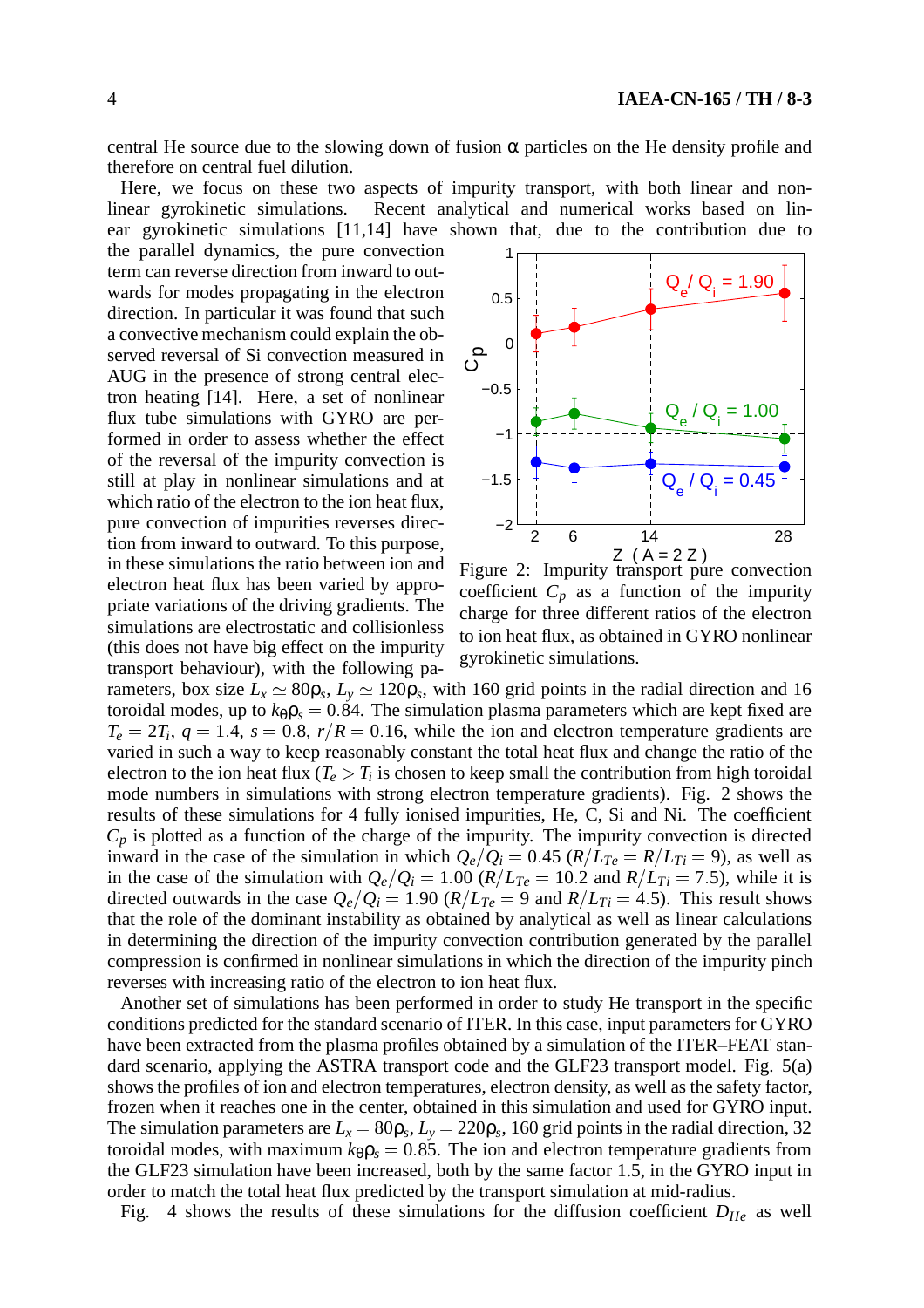as for the thermodiffusion and pure convection coefficients  $C_{THe}$  and  $C_{PHe}$ . We observe that the diffusion coefficient becomes a rather constant function of the minor radius when it is normalised to the total effective conductivity  $\chi_{eff} = -2(q_e + q_i)/(n\nabla Te +$ *n* $\nabla T_i$ )F. For similar temperature profiles, as expected in ITER,  $\chi_{eff} \simeq \chi_i + \chi_e$ . Both the results of nonlinear simulations (full symbols) as well as corresponding linear calculations (open symbols) are shown. These are in good agreement. We find that

in these conditions, rather close to marginal stability, the ratio  $D_{He}/\chi_{eff} \simeq 1$  all along the minor radius. We underline that while  $D_{He}$  is an actual (incremental) diffusivity,  $\chi_{eff}$  is the effective (power balance) total conductivity of the plasma. The coefficient  $C_T$  is found to be positive, namely providing outward thermodiffusion, as it can be expected for prevailing ITG turbulence, as found in these simulations, while the coefficient  $C_P$  is negative, namely describing inward pure convection, again consistent with an ITG turbulence. In addition, we have performed a nonlinear simulation with half radius parameters, in which the electron temperature gradient has been increased up to match the ratio of the electron to ion heat flux, namely 1.06, obtained in the ASTRA ITER simulation at that radial location (crossed open symbols). In these conditions, as it can be expected from the results presented in Fig. 2, the coefficient  $C_P$  increases from around  $-2$ to greater than -1, and the ratio  $D_{He}/\chi_{eff}$  increases to 1.5. This simulation, in which the electron to ion flux ratio has been matched, provides more optimistic predictions for He transport in a burning plasma, since it has both higher He diffusion for the same total plasma heat conductivity, as well as reduced inward convection.



Figure 3: Profiles of diffusion, thermodiffusion and convection coefficients for He from linear (open symbols) and nonlinear (full symbols, crossed open symbols) GYRO simulations, with input data extracted from the ITER profiles predicted by ASTRA with GLF23, and shown in Fig. 5(a).

The scaling  $D_{He} = \chi_{eff}$  as well analytical formulae fitting the  $C_P$  and  $C_T$  profiles obtained in these simulations (solid black lines in Fig. 3), have been included in the ITER modelling with ASTRA. The results will be presented in Section 5.

### **4. Gyrokinetic calculations of energetic** α **particle transport**

In addition to the study of the transport of He ash, recent results on turbulent transport of energetic particles [15–20] motivate also the assessment of whether electrostatic transport of energetic  $\alpha$  particles has to be included in ITER transport modelling or can be safely neglected as usually done. To this purpose we have computed the transport of energetic  $\alpha$  particles assuming both a slowing down distribution function, namely

$$
F_S = \frac{3 n_{\alpha}}{4\pi \ln(v_{\alpha}^3/v_c^3 + 1)} \frac{H(v_{\alpha} - v)}{v_c^3 + v^3},\tag{6}
$$

as well as an equivalent Maxwellian distribution, namely a Maxwellian distribution whose temperature is equal to the second velocity moment of the slowing down distribution. In Eq. (6),  $v_{\alpha}$ is the maximum fast particle velocity, corresponding to an energy  $E_\alpha = m_\alpha v_\alpha^2/2 = 3.5$  MeV for fusion  $\alpha$  particles, and  $v_c$  is the slowing-down critical velocity (we do not quote here the index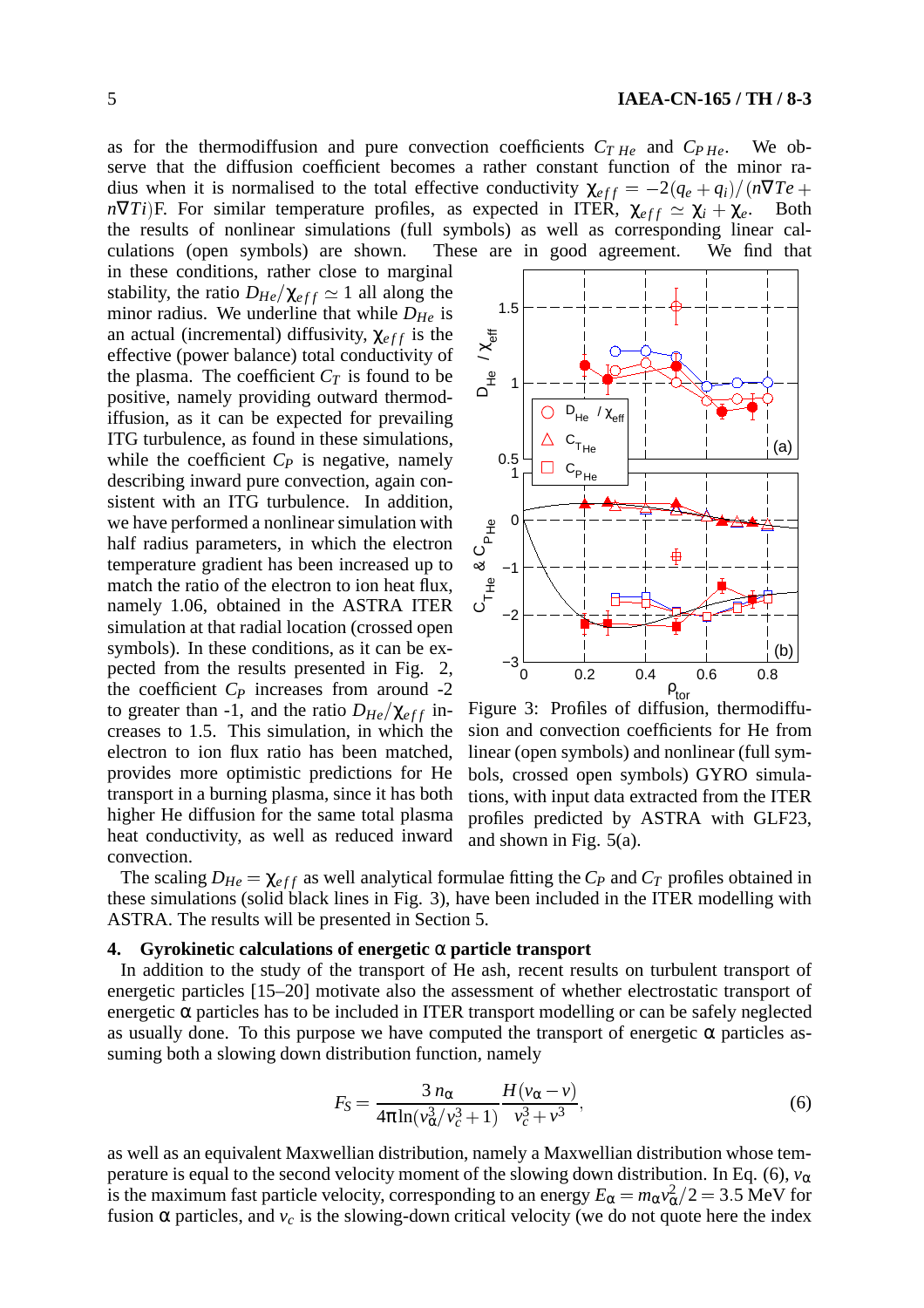$\alpha$  to lighten the symbols). We note that, when a slowing down distribution is assumed for the equilibrium, then appropriate derivatives with respect to the energy variable *E* as well as with respect to radial coordinate in the two terms at the right hand side (RHS) of Eq. (1) have to be considered. This has been made and two gyrokinetic codes GS2 and GKW have been modified in order to include properly these terms [21].

In Fig. 4 we plot the diffusivity  $D<sub>α</sub>$  of the α particles, as defined in Eq. (4), as a function of the electron temperature of the background plasma, and normalised to the corresponding diffusivity *DHe* of He ash, for both particles and heat. These calculations have been performed assuming the following parameters for the background in Eq. (4), as a function of the<br>electron temperature of the back-<br>ground plasma, and normalised to<br>the corresponding diffusivity  $D_{He}$ <br>of He ash, for both particles and<br>heat. These calculations have been<br>performed assum  $R/L_n = 3$ ,  $q = 1.4$ ,  $s = 0.8$  and  $r/R = 0.16$ . These results have been obtained by utilising three gyrokinetic codes, GKW, GS2, and GYRO, with both the assumptions of Maxwellian and slowing down equilibrium distributions. In addition, the GYRO code has been run both linearly as well as nonlinearly, with a Maxwellian distribution. Nonlinear GYRO simulations have been performed over 16 toroidal modes, and all GYRO sim-



Figure 4: Diffusion coefficient for  $\alpha$  particles (solid lines) and heat (dashed lines) normalised to the corresponding thermal value for He, in the case of Maxwellian (blue / black) and slowing down (red) unperturbed distribution functions, computed by linear GS2 (circles), GKW (open diamonds) and GYRO (open squares), as well as nonlinear GYRO (black squares).

ulations have been performed with 16 points on the energy grid. First of all we underline the perfect agreement among codes, linear GYRO and GS2 with a Maxwellian distribution, linear GKW and GS2 with a slowing down distribution. In addition we observe that the difference in the fast particle diffusivity between nonlinear simulations and the corresponding linear ones is below 10 % for all cases studied. Larger differences are observed for the heat diffusivity (dashed lines), in agreement with previous nonlinear simulations in [18]. Of course, relatively to the corresponding thermal transport, the heat transport of energetic  $\alpha$  particles is more strongly reduced than the particle transport.

Particle transport occurs only in the very low energy range of the distribution. Higher particle diffusivity is obtained at every value of the electron temperature with the equilibrium distribution function which has a larger fraction of particles in the lowest energy range. Interestingly the two curves intersect in the ITER relevant range of 20 keV, since for that electron temperature a slowing down distribution can be almost perfectly approximated with a Maxwellian. We observe that  $D_{\alpha}$  decreases strongly with increasing  $E_{\alpha}/T_e$ , and at plasma temperatures around 20 keV is by at least a factor 20 smaller than the diffusivity of He ash.

The coefficients  $C_T$  and  $C_P$  for fast  $\alpha$  particles are also computed, with both a Maxwellian and a slowing down distribution function. Larger differences have been found on these coefficients, due to the crucial role played by the derivatives of the equilibrium distribution function on these coefficients, as can be inferred from Eq. (2) and Eq. (3) [21]. In particular we note that the radial gradient of the slowing down distribution function Eq. (6) implies that the thermal diffusion term becomes directly proportional to the logarithmic gradient of the background electron temperature, through the gradient of the critical velocity *vc*.

Also for fast  $\alpha$  particles appropriate formulae, which fit the gyrokinetic results, have been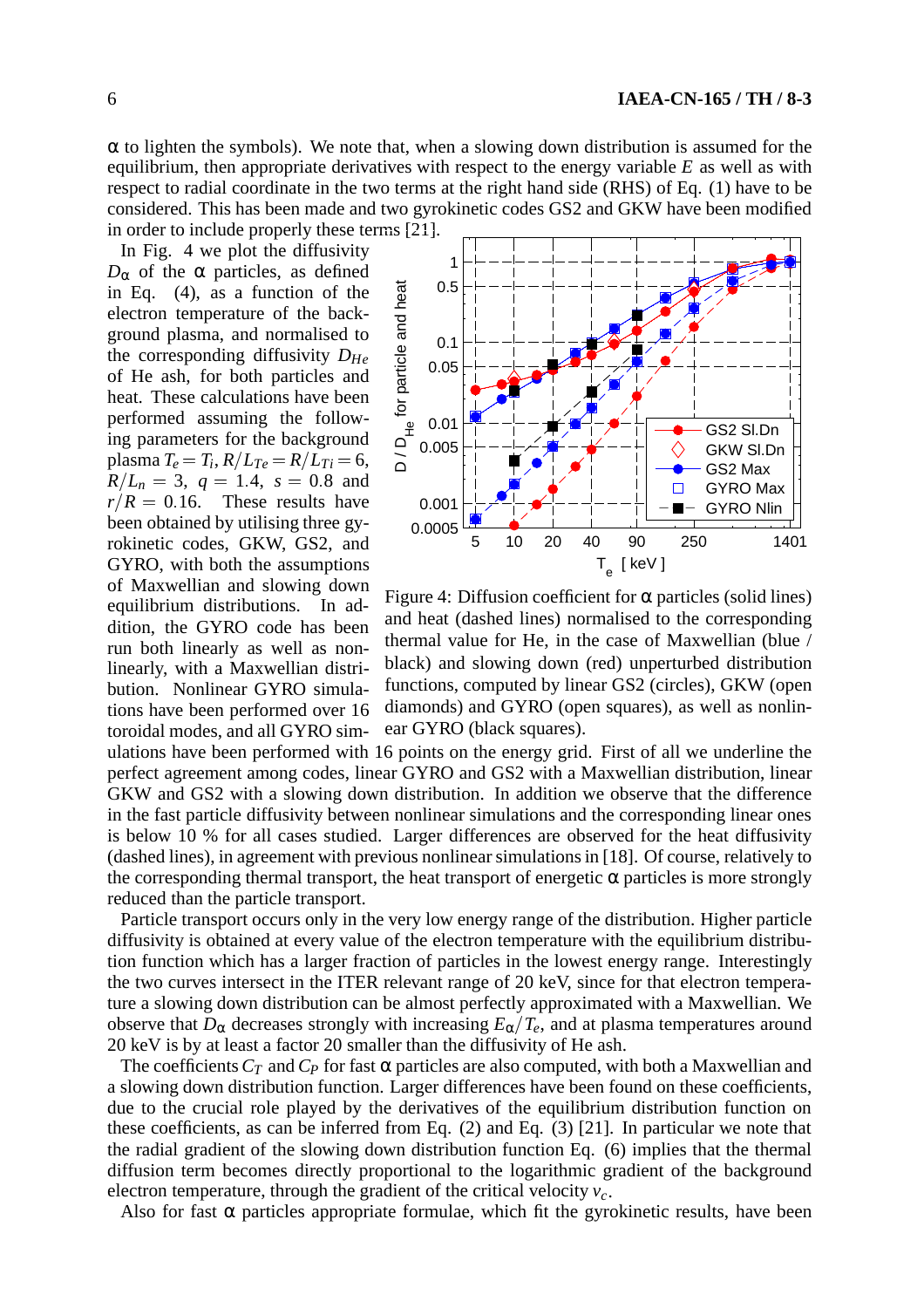

Figure 5: Density, temperature and safety factor profiles of an ASTRA-GLF23 ITER simulations (a), He profiles (b) and peaking of the He concentration profile as a function of the total He concentration (c).

derived [21], and are applied in the next section in ITER modelling with the ASTRA code in order to assess the impact of  $\alpha$  transport produced by electrostatic turbulence on the  $\alpha$  density profile.

### **5. Consequences on ITER transport modelling**

The gyrokinetic results for He ash and  $\alpha$  particle transport have been included in the ITER transport modelling with ASTRA and the GLF23 transport model. The large set of ITER simulations performed in this work in order to test the role of the various transport contributions was possible thanks to the recently developed numerical scheme for stiff transport models [22], which allows one to increase the time step in the transport simulations by at least two orders of magnitude. For the  $\alpha$  particle density  $n_{\alpha}$  and He ash density  $n_{He}$  we have implemented the following equations in the ASTRA code,

$$
\frac{\partial n_{\alpha}}{\partial t} + \nabla \left( -D_{\alpha} \nabla n_{\alpha} + V_{\alpha} n_{\alpha} \right) = -\frac{n_{\alpha}}{\tau_{sd}^*} + n_D n_T \langle \sigma v \rangle_{DT},\tag{7}
$$

$$
\frac{\partial n_{He}}{\partial t} + \nabla \left( -D_{He} \nabla n_{He} + V_{He} n_{He} \right) = \frac{n_{\alpha}}{\tau_{sd}^*},\tag{8}
$$

where  $\tau_{sd}^* = \ln(v_\alpha^3/v_c^3 + 1)(m_e m_a v_e^3)/(64\sqrt{\pi}e^4 n_e \ln\Lambda)$  is the actual thermalization slowing down time, obtained from the zero order energy moment of the Fokker–Planck equation, with  $v_e$  the electron thermal velocity. Fig. 5(a) shows the ion and electron temperatures, electron density, as well as the safety factor obtained in the ASTRA simulation of ITER FEAT with GLF23. Also the electron density profile has been simulated, fulfilling the condition of zero particle flux in the plasma core [23]. The transport of energetic  $\alpha$  particles is included by formulae which fit the gyrokinetic results [21]. We find that the transport of  $\alpha$  particles produced by electrostatic turbulence has negligible effect on the  $\alpha$  density profile, and leads to particle losses which do not exceed 1%. In case the transport of  $\alpha$  particles is assumed to be 10 times or 100 times larger than the theoretical predictions, then the transport of  $\alpha$  particles becomes visible, with losses which amount to 5 % and 38 % respectively. We note that the corresponding energy losses will be much lower, because the heat diffusivities are much smaller than the particle diffusivities, as shown in Fig. 4, and because particles are lost on average at energies which are close to the critical energy and therefore well below their birth energy.

In Fig. 5(b), the results obtained from the ASTRA simulation of He transport are presented. In the transport simulations, He transport is described by formulae which fit the gyrokinetic results presented in Section 3, namely  $D_{He} = \chi_i + \chi_e$  and convective terms given by the solid curves